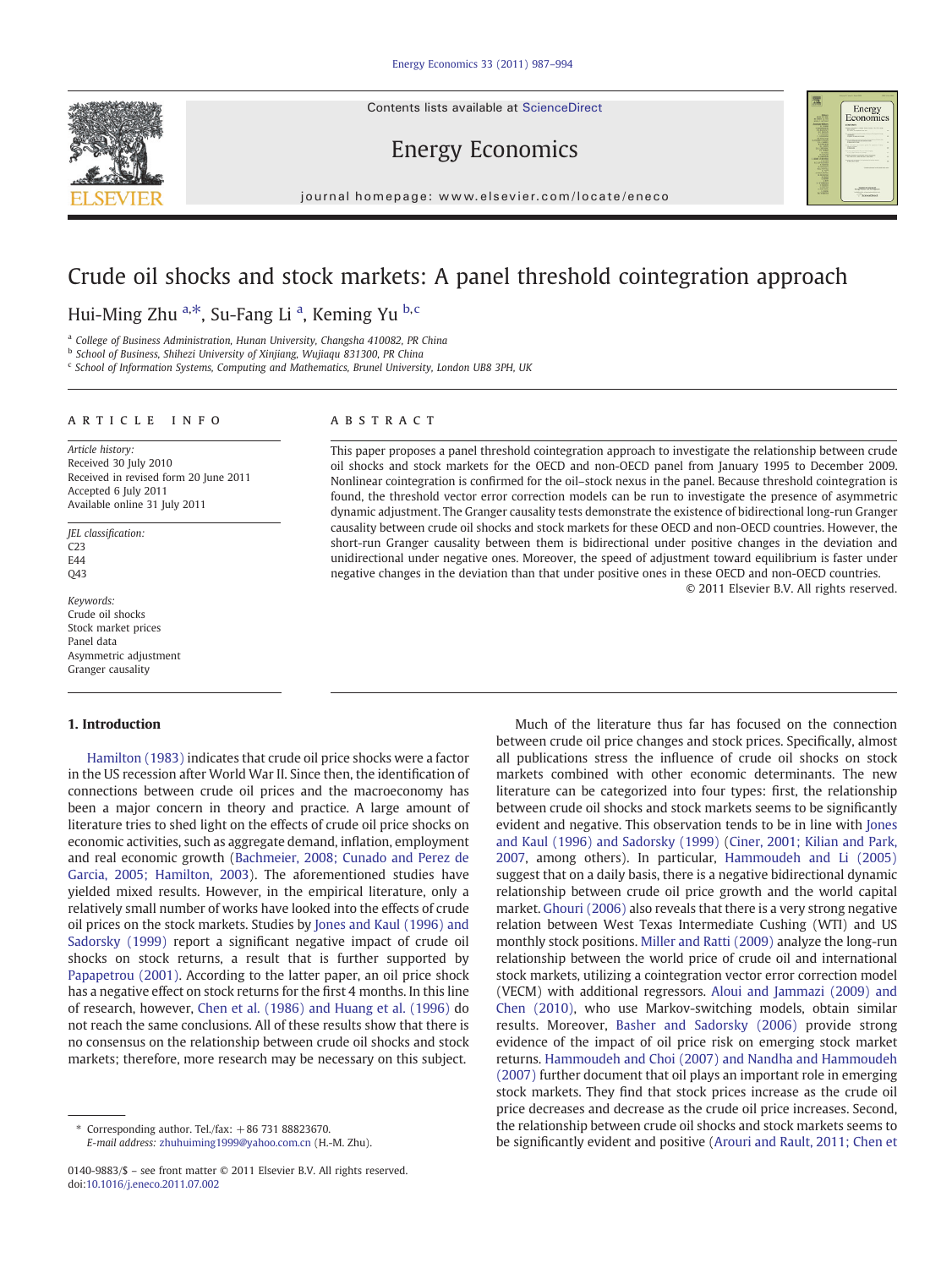[al., 1986; El-Sharif et al., 2005; Narayan and Narayan, 2010](#page--1-0)). [El-Sharif](#page--1-0) [et al. \(2005\)](#page--1-0) find that a rise in oil prices results in an increase in the returns of oil and gas markets. [Narayan and Narayan \(2010\)](#page--1-0) provide evidence in favor of cointegration of stock prices, oil prices and nominal exchange rates, and have also found that oil prices have positive and statistically significant impact on Vietnam's stock prices. [Arouri and Rault \(2011\)](#page--1-0) also indicate that oil price increases influence stock prices in Gulf Cooperation Council (GCC) countries positively except in Saudi Arabia. Third, some studies show that oil price shocks have a statistically significant impact on stock markets, but whether the impact is positive or negative depends on the various conditions [\(Cong et al., 2008; Park and Ratti, 2008](#page--1-0)). [Park and Ratti \(2008\)](#page--1-0) demonstrate that the stock market's response to crude oil shocks partly depends on whether the country is an oil importer or oil exporter. [Cong et al. \(2008\)](#page--1-0) investigate the interactions between oil price shocks and the Chinese stock market, finding that the relative importance of oil price shocks and interest rates is different in various conditions of the Chinese market. Finally, the fourth category of research concludes that there is no significant relationship between oil shocks and stock markets ([Al Janabi et al., 2010; Apergis and Miller,](#page--1-0) [2009; Henriques and Sadorsky, 2008\)](#page--1-0). Using a four-variable vector autoregression model, [Henriques and Sadorsky \(2008\)](#page--1-0) show that shocks to oil prices do not have a significant impact on the stock prices of alternative energy companies. [Apergis and Miller \(2009\)](#page--1-0) investigate the effects of oil market shocks on stock markets in a multicountry context. The results also indicate that international stock market returns only respond to oil market shocks in a minor way. [Al](#page--1-0) [Janabi et al. \(2010\)](#page--1-0) conduct an empirical study of the impact of oil and gold prices on the GCC stock markets. The empirical findings reveal that neither gold nor oil prices Granger-cause the stock price index in each market.

Within the debate on the role of crude oil prices in stock markets, the previous analysis is conducted mainly with the assumption that the underlying variables exhibit a linear and symmetrical adjustment process. In reality, however, asymmetry is manifested in most macro variables. In finance variables, for example, asymmetry may be caused by the fact that bullish and bearish markets behave differently; stock markets may respond in various ways to increases and decreases in the price of crude oil. Likewise, financial market frictions and the availability of future contracts, as well as institutional and regulatory constraints in financial markets, are also major factors in stock and oil prices, and may influence the movement toward long-run equilibrium. For example, the existence of adjustment costs may prevent economic agents from adjusting continuously. It is useful for investors and managers to explore the asymmetric behaviors of these economic and finance variables. Ignoring the asymmetric adjustment among variables may lead to biased inference and misleading conclusions. Asymmetric adjustment assumes that the adjustment toward equilibrium varies with internal or external characteristics of the system. Specifically, the convergence toward long-run equilibrium may be faster under positive deviations than under negative ones, or vice versa. Therefore, conventional Granger causality and cointegration approaches have been criticized on the ground that they neglect the potential asymmetric adjustment. Some research has considered the asymmetry in the oil price-macroeconomy relationship ([Hamilton,](#page--1-0) [1996, 2003; Lee et al., 1995; Mork, 1989](#page--1-0)). However, except for [Chiou](#page--1-0) [and Lee \(2009\),](#page--1-0) the existing analysis does not recognize the asymmetric adjustment involving threshold cointegration tests.<sup>1</sup> Therefore, this study combines traditional cointegrating and threshold cointegrating analysis to examine the links between crude oil shocks and stock markets.

In the majority of the prior empirical works, the linkage exploration between crude oil and stock markets generally uses time series for single countries. More recently, there have been some studies that deal with the interactions between energy and economic activities based on panel data. To the best of our knowledge, no work has analyzed the oil–stock nexus by applying a panel approach at the international level. This paper aims to provide the first empirical study that tests a panel of 14 OECD and non-OECD countries in terms of long-run equilibrium and the Granger-causal relationship between crude oil shocks and stock markets. Furthermore, using threshold cointegration in panel framework, we are able to better estimate the asymmetric adjustment.

This study makes several unique contributions. First, the estimates adopting a large group of panel data are more robust than those based on time series models because the former account for the long run relationship and Granger-causal relationship between crude oil shocks and stock markets with more reliable identification. Second, we consider a multivariate framework with additional regressors. Except for crude oil prices and stock market prices, we also incorporate interest rates and industrial production. Following [Fama's](#page--1-0) [\(1981\)](#page--1-0) hypothesis, measures of economic activity and inflation have played a role in the analysis of stock market activity. It is thus important to consider interest rates and industrial production in the context of international economies. The effect of crude oil prices on stock markets is better captured by considering these necessary variables.<sup>2</sup> Thirdly, we take into account the possibility that the longrun relationship between crude oil shocks and stock markets may involve threshold effects. Thus, the panel threshold cointegration tests are conducted to examine the possible asymmetric effects on the oil– stock nexus, which accommodate asymmetric adjustment in the long run.<sup>3</sup>

The rest of this paper proceeds as follows. Section 2 introduces the econometric methodology employed in this study. [Section 3](#page--1-0) presents the data and preliminary investigation. [Section 4](#page--1-0) reports the empirical results, and the final section presents our conclusions.

#### 2. Econometric methodology

To evaluate the potential linkages between crude oil prices and stock market prices, we employ panel cointegration techniques. Unlike the existing studies in the single nonstationary time-series literature, recently developed panel methods have produced new strands of panel cointegrating regression analysis. In a panel context, the number of observations available is greatly increased when testing the long-run relationship, and as a result, more informative data can be obtained. Thus, the panel-based tests can gain statistical power substantially and overcome the low power problem of asymmetric adjustment in the tests' univariate counterparts.

In this paper, the test for long-run equilibrium between crude oil prices and stock markets in a panel framework is conducted based on panel cointegration tests. Before proceeding to the panel-based cointegration tests, the panel-based unit root tests are performed. Panel-based cointegration tests are then conducted to examine the long-run relationship between the variables in question. In addition, it is possible that there are threshold effects in a potential cointegrating relationship between crude oil prices and stock markets, which indicates asymmetric adjustment in the oil–stock nexus. Thus, panel threshold cointegration tests are used to detect the asymmetry. Given that the variables are cointegrated, a panel VECM can be adopted to check whether a linear combination of nonstationary variables exists, which then suggests that a long-run equilibrium relation holds between the variables. However, if the variables are threshold

<sup>&</sup>lt;sup>1</sup> See [Balke and Fomby \(1997\), Enders and Granger \(1998\), Enders and Siklos](#page--1-0) [\(2001\), and Pippenger and Goering \(1993\).](#page--1-0)

 $2$  These particular covariates should be included in levels, and we choose the real economic variables but not the nominal ones.

<sup>&</sup>lt;sup>3</sup> Since our interest in this study is merely discovering whether there exists asymmetric cointegration relationship, the identification of the number of cointegration relationships is beyond the scope of this study.